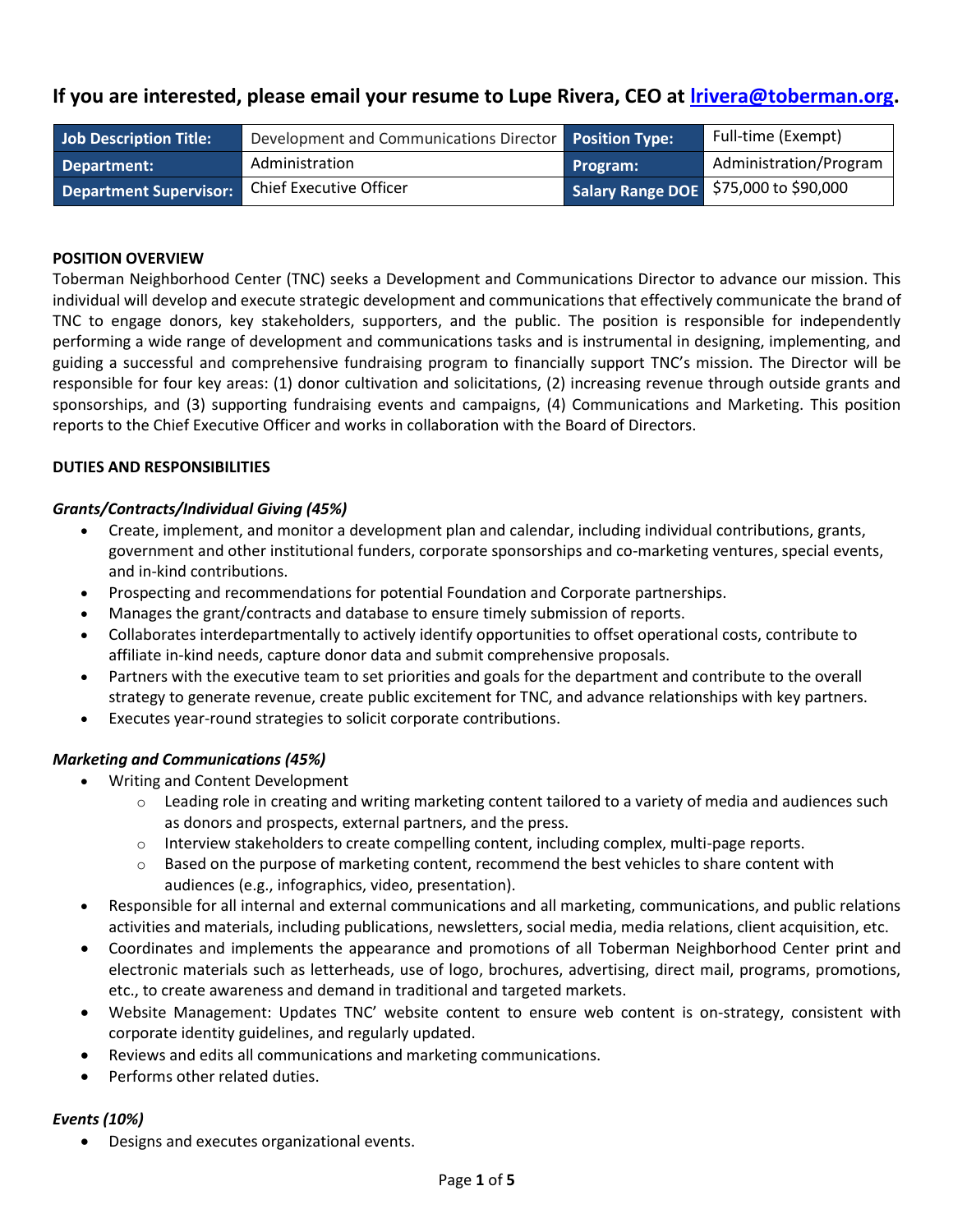- Supports in developing steward corporate sponsors through multiple gift vehicles, including event-based sponsorships, restricted giving, and endowment/capital funds.
- Supports in coordinating event logistics Event set-up/tear-down, layout expectations, equipment needs or rentals, guest speakers and staffing needs, communication with event facility, etc.
- Supports with securing event sponsorships, guest speakers, etc.

# **SUPERVISORY RESPONSIBILITIES**

Carries out supervisory responsibilities in accordance with the Organization's policies and applicable laws.

## **QUALIFICATIONS**

The successful candidate will thrive as a self-starter in a highly collaborative environment and produce quality, missiondriven results in helping the organization achieve its mission. Qualifications include:

- Minimum of 5 years of results-oriented fundraising and direct development experience.
- Superior leadership, organizational and planning skills.
- Proven record of face-to-face major gift solicitation and success in building positive relationships with a range of donors.
- Bachelor's degree (B.A./B.S.) in a related field or equivalent.
- *\*\*\*Exemplary and persuasive written and oral communications skills.*
- *\*\*\*Excellent grammatical and spelling skills.*
- Demonstrated experience creating, implementing, and managing marketing and communications plans.
- Strong creative, strategic, analytical, organizational, and personal sales skills.
- Experience developing and managing budgets, and hiring, training, supervising, and appraising personnel.
- Experience overseeing the design and production of print materials and publications.
- Ability to manage multiple projects, priorities, and workflow at a time.
- Versatility, flexibility, and a willingness to work within constantly changing priorities with enthusiasm.
- Work independently and as a member of various teams and committees.
- Good judgment with the ability to make timely and sound decisions.

## **COMPETENCIES**

- **Strong Oral Communication--**Speaks clearly and persuasively in positive or negative situations; Listens and gets clarification; Responds well to questions; Demonstrates group presentation skills; Participates in meetings.
- **Strong Written Communication--**Writes clearly and informatively; Edits work for spelling and grammar; Varies writing style to meet needs; Presents numerical data effectively; Able to read and interpret written information.
- **Interpersonal Skills-**-Focuses on solving conflict, not blaming; Maintains confidentiality; Listens to others without interrupting; Keeps emotions under control; Remains open to others' ideas and tries new things.
- **Technical Skills**--Assesses own strengths and weaknesses; Pursues training and development opportunities; Strives to continuously build knowledge and skills; Shares expertise with others.
- **Analytical**--Synthesizes complex or diverse information; Collects and researches data; Uses intuition and experience to complement data; Designs workflows and procedures.
- **Design**--Generates creative solutions; Translates concepts and information into images; Uses feedback to modify designs; Applies design principles; Demonstrates attention to detail.
- **Problem Solving**--Identifies and resolves problems in a timely manner; Gathers and analyzes information skillfully; Develops alternative solutions; Works well in group problem-solving situations; Uses reason even when dealing with emotional topics.
- **Project Management--**Develops project plans; Coordinates projects; Communicates changes and progress; Completes projects on time and budget; Manages project team activities.

# **OTHER CHARACTERISTICS**

• Ability to successfully pass a background check and receive a satisfactory consumer credit report. We will seek an applicant's written consent to obtain a consumer credit report until after a contingent job offer has been made to the candidate.